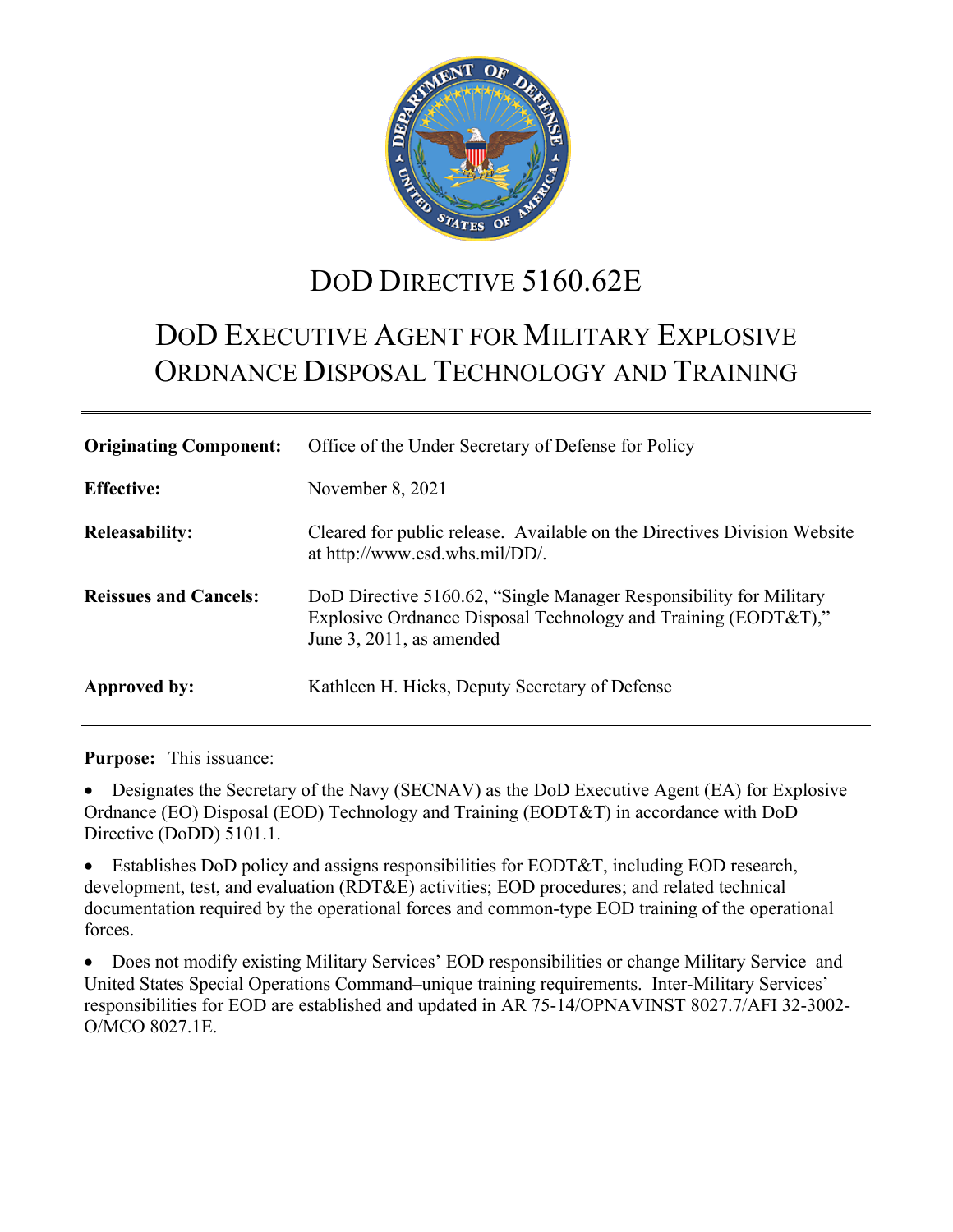## **TABLE OF CONTENTS**

| 2.2. Assistant Secretary of Defense for Special Operations and Low Intensity Conflict |  |
|---------------------------------------------------------------------------------------|--|
|                                                                                       |  |
|                                                                                       |  |
|                                                                                       |  |
|                                                                                       |  |
|                                                                                       |  |
|                                                                                       |  |
|                                                                                       |  |
|                                                                                       |  |
|                                                                                       |  |
|                                                                                       |  |
|                                                                                       |  |
|                                                                                       |  |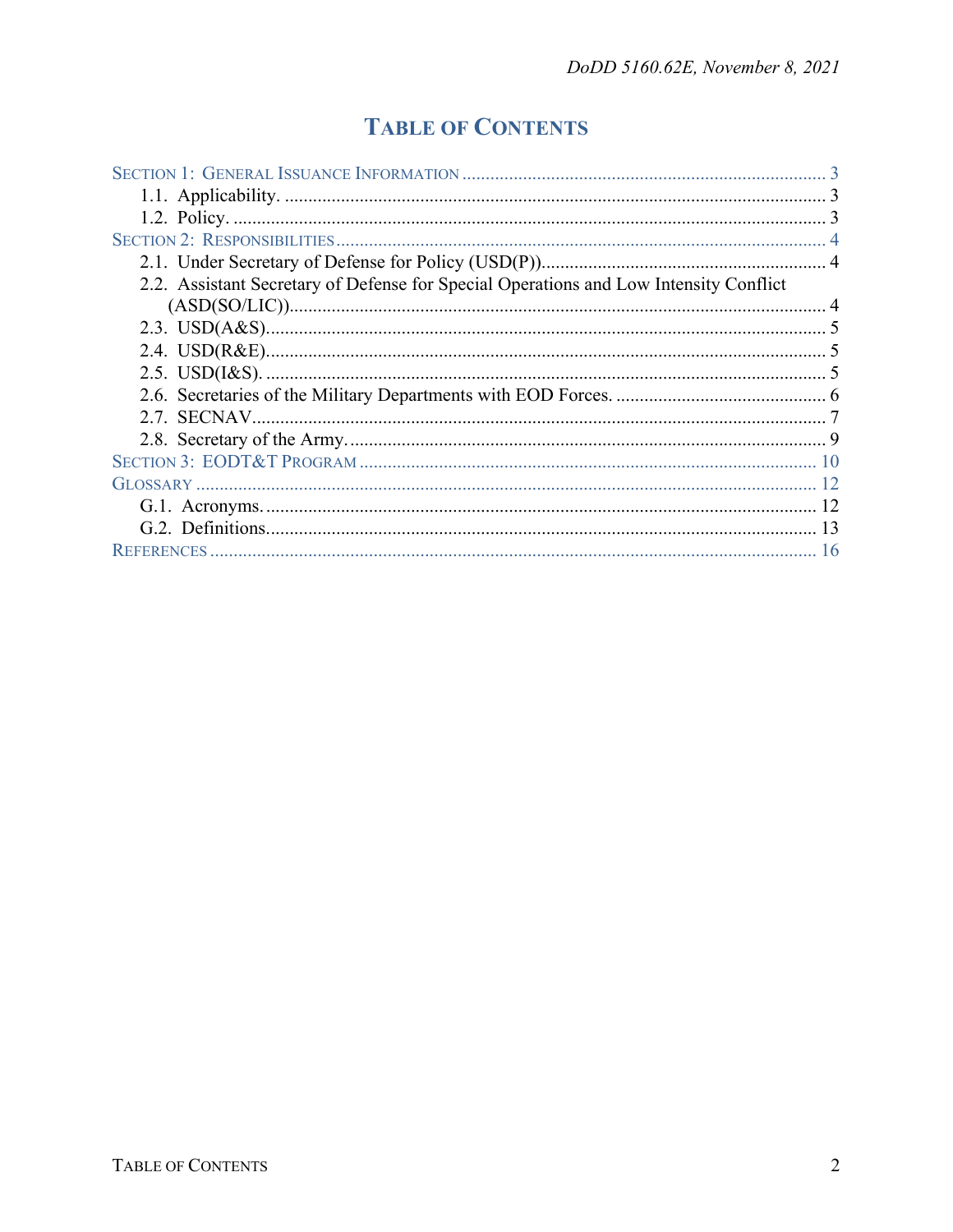## **SECTION 1: GENERAL ISSUANCE INFORMATION**

#### <span id="page-2-1"></span><span id="page-2-0"></span>**1.1. APPLICABILITY.**

This issuance applies to OSD, the Military Departments, the Office of the Chairman of the Joint Chiefs of Staff and the Joint Staff, the Combatant Commands, the Office of Inspector General of the Department of Defense, the Defense Agencies, the DoD Field Activities, and all other organizational entities within the DoD (referred to collectively in this issuance as the "DoD Components").

#### <span id="page-2-2"></span>**1.2. POLICY.**

a. The DoD EODT&T Program is designed to improve the effectiveness and economy of EODT&T activity throughout the DoD by eliminating duplication and overlapping of technology development and training efforts, ensuring the attainment of state-of-the-art DoD emergency and wartime EOD capabilities.

b. Military Departments with EOD forces will program for their acquisition of EO materiel and activities, including applicable weapons delivery systems, and provide technical data in accordance with the specifications set by the DoD EA for EODT&T. They will make available hardware for EODT&T validation and verification testing and recommend any unique tools necessary for the render-safe procedures and disposal of the EO.

c. The Secretaries of the Military Department will assess the needs of their Departments concerned with respect to EOD and may carry out RDT&E activities to address Military Department–unique needs.

d. The Military Departments will ensure that EOD procedures and required EOD tools and equipment are developed, tested, jointly verified, and fielded 30 days before the fielding of new or reconfigured EO. EO will not deploy until verified EOD procedures, tools, and equipment have been issued to EOD units of the applicable Military Departments except for urgent situations approved by a Secretary of Defense (SecDef) waiver. Testing and transportation of developmental EO, including foreign ordnance being evaluated for possible U.S. acquisition or under attainment for U.S. use, will not begin until data on its hazards and functioning are available for EOD response to incidents or accidents during transportation and testing in accordance with Data Item Safety System No. 80931B.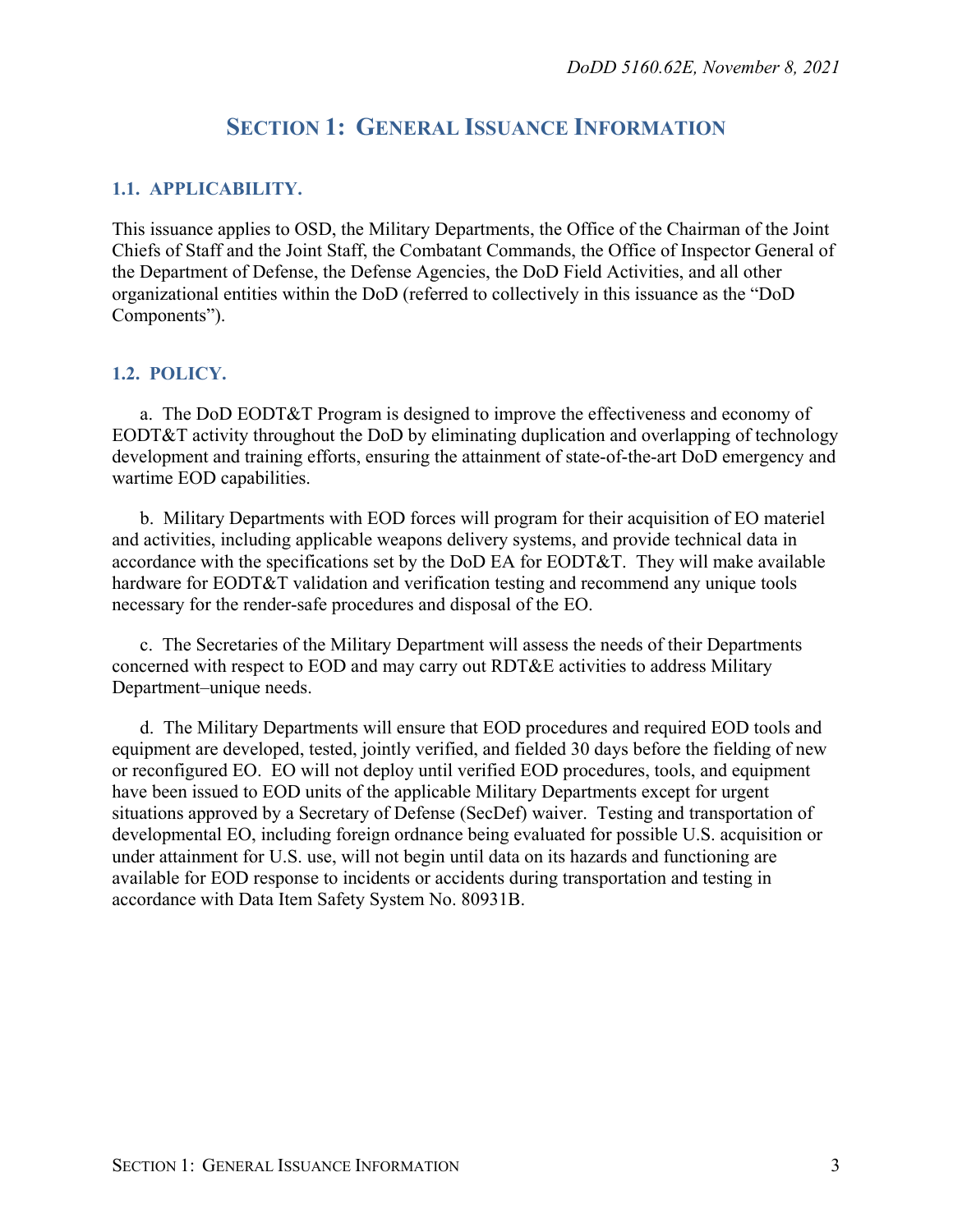## **SECTION 2: RESPONSIBILITIES**

#### <span id="page-3-1"></span><span id="page-3-0"></span>**2.1. UNDER SECRETARY OF DEFENSE FOR POLICY (USD(P)).**

The USD(P):

a. Is the OSD Principal Staff Assistant (PSA) for EODT&T.

b. Oversees the DoD EA for EODT&T in accordance with DoDD 5101.1 and in coordination with the Under Secretary of Defense for Acquisition and Sustainment (USD(A&S)), the Under Secretary of Defense for Research and Engineering (USD(R&E)), the Under Secretary of Defense for Intelligence and Security (USD(I&S)), and the Under Secretary of Defense for Personnel and Readiness.

c. Assesses, at least every 3 years, the DoD EA assignment and associated arrangements for continued need, currency, effectiveness, and efficiency in satisfying requirements.

d. Develops, maintains, and reports the DoD EA's performance results for EODT&T responsibilities and functions as may be required under law or direction of the SecDef.

#### <span id="page-3-2"></span>**2.2. ASSISTANT SECRETARY OF DEFENSE FOR SPECIAL OPERATIONS AND LOW INTENSITY CONFLICT (ASD(SO/LIC)).**

#### The ASD(SO/LIC):

a. In conjunction with USD(P):

(1) Provides direction and coordination for and integration of EODT&T within the OSD.

(2) Is responsible for developing and overseeing policy, plans, programs, and budgets and issuing guidance and providing direction for EOD activities.

(3) Coordinates with the Assistant Secretary of Defense for Homeland Defense and Global Security on EOD in defense support of civil authorities.

b. Coordinates with the USD(I&S) on EO technical intelligence.

c. Coordinates with the USD(A&S) on EOD research, development, acquisition, and sustainment and with the Assistant Secretary of Defense for Nuclear, Chemical, and Biological Defense Programs on EOD for combating weapons of mass destruction.

d. Coordinates with the USD(R&E) on EOD RDT&E.

e. Monitors programming and budgeting issues, ensures that Military Department EOD programs have sufficient resources, and coordinates on funding adjustments to those programs.

f. Provides a representative at the appropriate rank to participate in the EOD Program Board.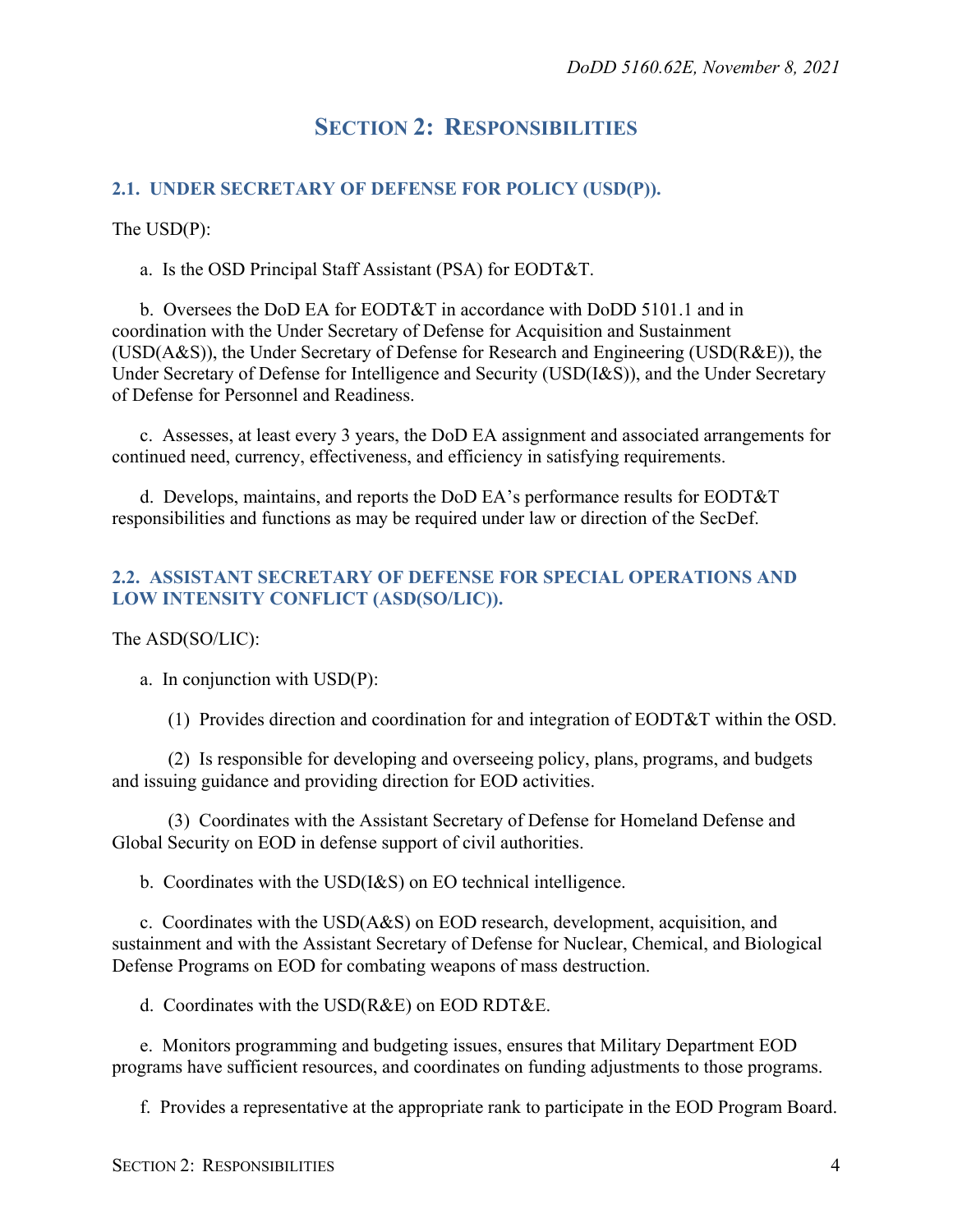#### <span id="page-4-0"></span>**2.3. USD(A&S).**

The USD(A&S):

a. Ensures that the DoD EOD Program operates in accordance with DoD Instruction (DoDI) 5000.02.

b. Provides recommendations on acquisition and sustainment aspects of the EODT&T Program.

c. Monitors EO and applicable weapons delivery system development to ensure that the policy requirements of this issuance are achieved.

d. When required, provides a representative at the appropriate rank to participate in the EOD Program Board.

#### <span id="page-4-1"></span>**2.4. USD(R&E).**

The USD(R&E):

a. Ensures that the DoD EODT&T Program operates in accordance with DoDI 5000.02.

b. Provides technical oversight on research, test, evaluation, and engineering requirements associated with DoD EOD technology.

c. Coordinates with the DoD EA for EODT&T to identify leveraging and transition opportunities for EOD technology efforts and prevents duplication of classified and unclassified programs.

d. When required, provides a representative at the appropriate rank to participate in the EOD Program Board.

#### <span id="page-4-2"></span>**2.5. USD(I&S).**

The USD(I&S):

a. Ensures that the Defense Intelligence Enterprise provides to the DoD EA and the EOD Program Board continuous analyses of EO threats, in accordance with Joint Publication (JP) 3- 42.

b. Coordinates with the Office of the Director of National Intelligence and carries out the action of the Defense Intelligence Enterprise to speed up the resolution of EOD and weapons technical intelligence shortfalls.

c. Coordinates with the Secretaries of the Military Departments and the Director, Defense Intelligence Agency (DIA) on technical intelligence information updates to EOD publications.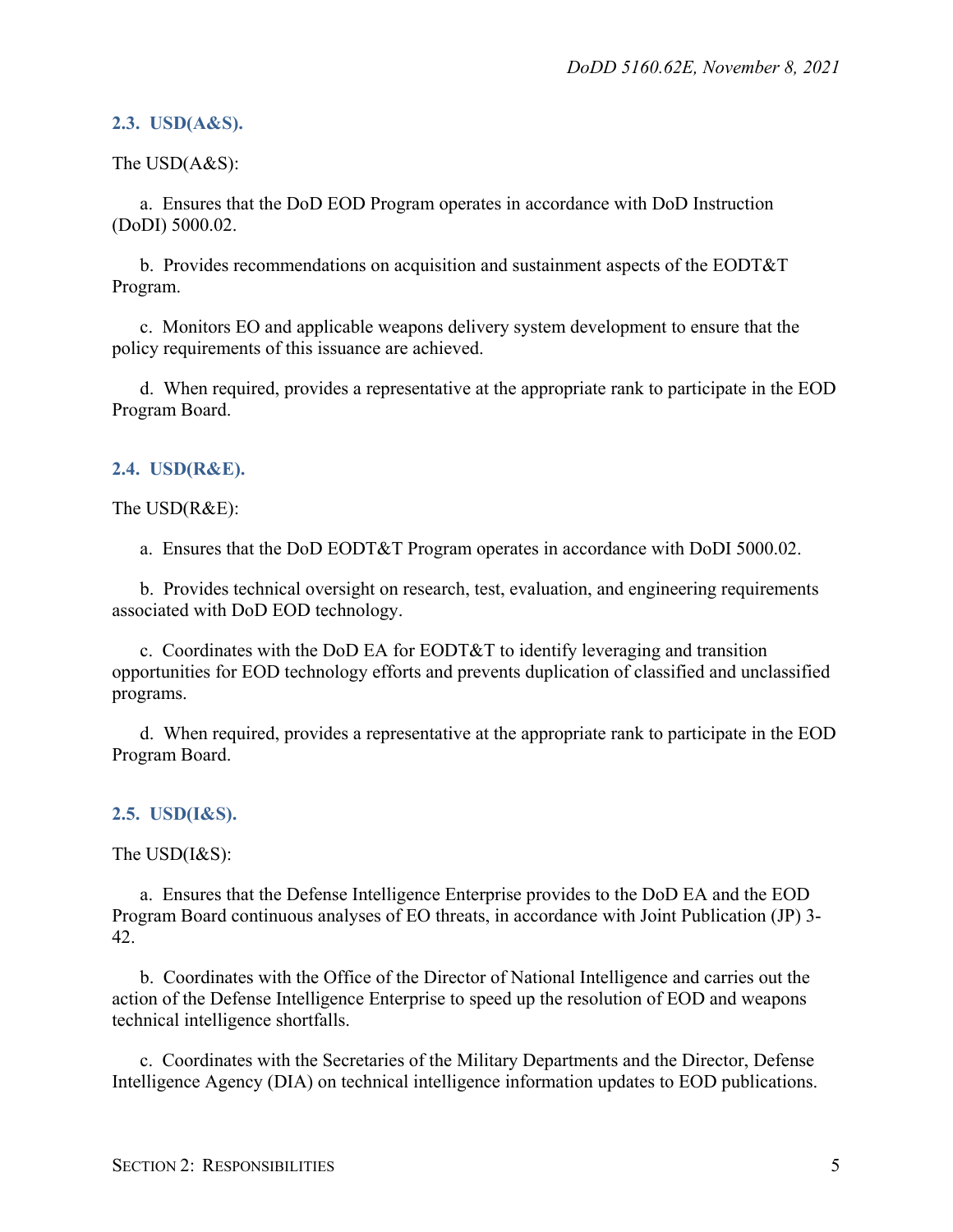d. When required, provides a representative at the appropriate rank to participate in the EOD Program Board.

#### <span id="page-5-0"></span>**2.6. SECRETARIES OF THE MILITARY DEPARTMENTS WITH EOD FORCES.**

The Secretaries of the Military Departments with EOD forces:

a. Establish and maintain detachments or units of each Military Service at the EOD Technology Center at the Naval Surface Warfare Center Indian Head Division (NSWC IHD) and the Naval School EOD (NAVSCOLEOD), including applicable staff, instructors, technical personnel, and support staff.

b. Designate an EOD Program Board member of each Military Service, who is a general officer or flag officer and the single point of contact, to identify Military Service requirements for EODT&T and assist in programming to fulfill those requirements. Designate an EOD qualified senior staff officer from each Military Service to act in an advisory and staff capacity to the EOD Program Board member.

c. Designate a mid-grade EOD officer from each Military Service detachment or unit at NSWC IHD to serve as a member of the Military Technical Acceptance Board (MTAB).

d. Designate a mid-grade EOD officer of each Military Service detachment or unit at the NAVSCOLEOD to serve as a member of the Technical Training Acceptance Board (TTAB).

e. Coordinate with Director, DIA to receive the annual foreign materiel acquisition priority list to drive battlefield collection priorities.

f. Establish management controls to ensure that all programs for acquisition of EO and applicable weapons delivery systems provide for the development of EOD technical source data in accordance with the specifications of the DoD EA for EODT&T, the availability of hardware for joint EOD validation and verification testing, and the recommendation of tools necessary for EOD render-safe and disposal operations. All developers of EO and applicable weapons delivery systems, except nuclear systems, demonstrate compliance with the DoD EA for EODT&T requirements concerning the development of EOD procedures, tools, and equipment in the acquisition strategy and at each acquisition milestone, as applicable.

g. Provide a technical data package in accordance with applicable laws, including Section 2320 of Title 10, United States Code; the Federal Acquisition Regulation; and the Defense Federal Acquisition Regulation Supplement to the NSWC IHD before Milestone C decision, when applicable, by 4 months before initial operational capability or fielding decision. The technical data contains all EOD-related design, functioning, and safety data so that proper EOD tools, equipment, and procedures can be jointly validated and verified.

(1) Provide an integrated logistics support program that provides the necessary source material to develop EOD training, curriculum material, and training aids.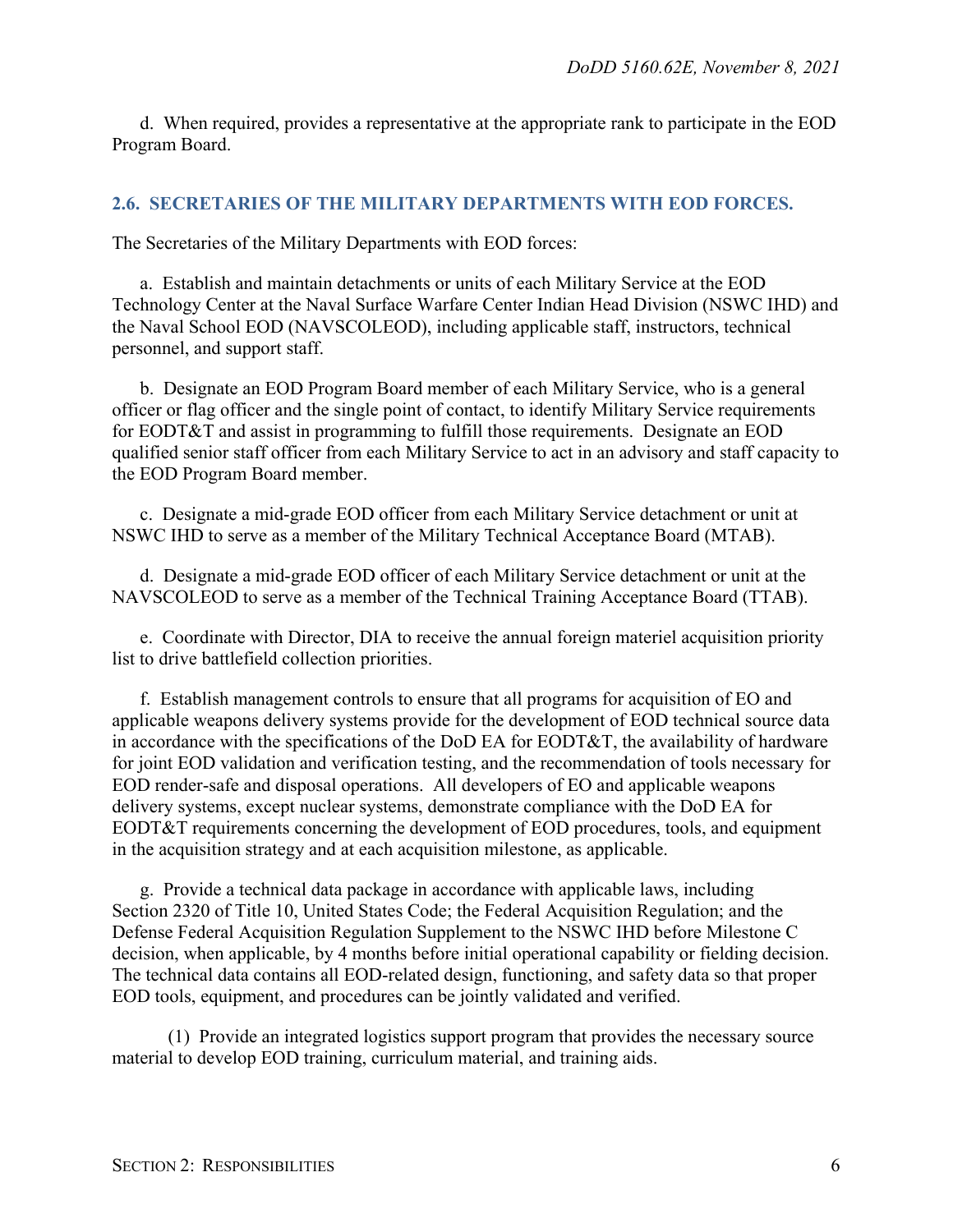(2) Provide sufficient quantities of inert and live EO items for EOD procedures joint validation, test verification, and EOD training.

h. Notify the EOD Program Board of Military Department–unique EOD RDT&E activities, before initiation, to minimize duplication of existing DoD EODT&T Program efforts.

i. Present annually to the EOD Program Board an individual Military Service EOD RDT&E and procurement activity report detailing all Military Service–unique EOD RDT&E activities and procurement activities underway.

#### <span id="page-6-0"></span>**2.7. SECNAV.**

In addition to the responsibilities in Paragraph 2.6., the SECNAV, as the DoD EA for EODT&T:

a. Carries out duties as the DoD EA for EODT&T and manages, administers, and coordinates the elements of the EODT&T Program for the DoD in accordance with DoDD 5101.1.

b. Establishes policies and responsibilities for DoD EODT&T, including the coordination of EOD RDT&E, EOD procedures, and related technical documentation required by the operational forces and common-type EOD training.

c. Is the advocate for EODT&T issues requiring higher-level DoD or inter-Military Service engagements.

d. Is the DoD focal point for common-type individual EOD training; RDT&E of common EOD tools and equipment, including product improvement; and development, joint verification, and fielding of EOD procedures and publications.

e. Coordinates and integrates requirements and the RDT&E activities of the Military Departments related to common EOD tools and equipment. Provides for the standardization of EOD-specific tools, equipment, documentation, and procedures among the Military Services to ensure interoperability and maximize use of DoD research and development funding and other resources.

f. Identifies requirements and resources necessary to carry out assigned functions, to be included in budget documentation in accordance with DoDD 5101.1.

g. Ensures that integrated logistics support and documentation requirements for new or product-improved EOD tools and equipment produced through the EOD Program are properly funded and sustained within the EOD Program.

h. Provides weapons of mass destruction research, technology, technical, and equipment operational support and training to the Office of the ASD(SO/LIC), the Military Services, the Joint Staff, the Combatant Commands, the Defense Threat Reduction Agency, and the DIA.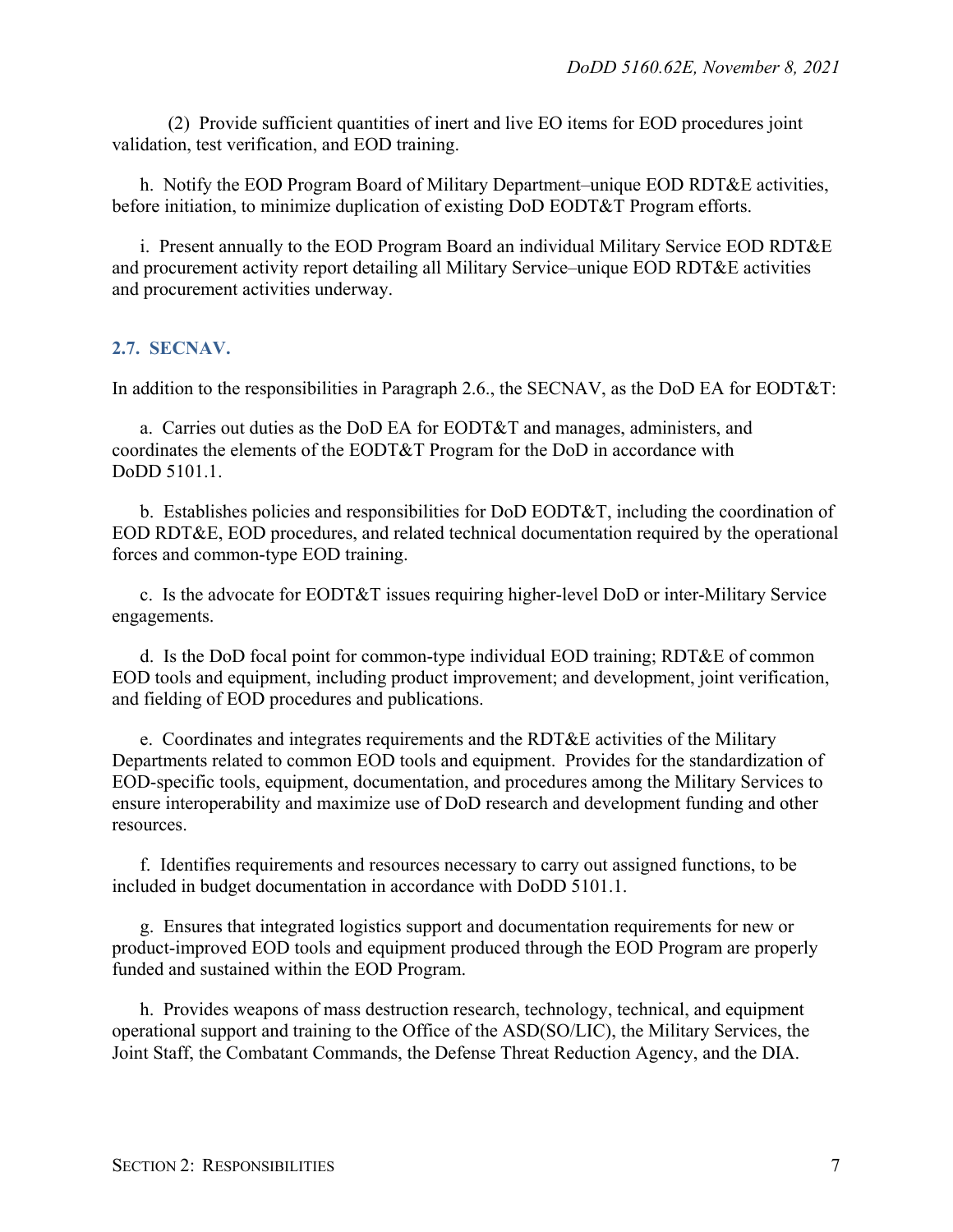i. Provides EOD research, technology, and training support to Federal agencies designated by the SecDef in accordance with Section 1535 of Title 31, United States Code and DoDD 3025.18 and to the United States Secret Service, a Component of the Department of Homeland Security, pursuant to DoDD 3025.13.

j. Leads the technical development, joint validation, preparation, joint verification, joint-Military Service approval, maintenance, and distribution of all Automated EOD Publications System technical data, publications, technical procedures, texts, graphic aids, manuals, and bulletins, except prescribed non-Navy joint nuclear weapons publications system documents.

k. Ensures that all EOD-specific procedures, tools, and equipment needed to neutralize or render safe effectively new domestically manufactured EO have been developed, tested, and approved for joint-Military Service EOD use at least 30 days before field deployment.

l. Is the primary point of contact for international information in accordance with Chairman of the Joint Chiefs of Staff Instruction 2700.01G and rationalization, standardization, and interoperability activity exchange agreements on EODT&T issues.

m. Provides EOD research, technology, and common-type training support to the DoD Components to support military plans, as required.

n. Designates a flag officer who is the co-chair of the EOD Program Board. This appointment is made and structured to provide continuity in the position to the greatest practical extent.

o. Establishes and maintains an EOD technology center and a training school in coordination with the Secretaries of the other Military Departments.

(1) Designates two EOD qualified senior officers as the Director for EOD Technology and Director for EOD Training, respectively.

(2) The EOD technology center provides scientific and engineering knowledge and facilities to:

(a) Develop, test, evaluate, and integrate equipment and technologies required to provide joint-Military Service EOD capabilities, including the providing of logistics support as applicable.

(b) Provide foreign ordnance collection, exploitation, and recovery; ordnance disassembly, intelligence analysis, and engineering; and EOD disposal and render-safe procedures development, testing, maintenance, and distribution.

(3) The EOD training school provides EOD knowledge and facilities to:

(a) Provide common-type individual EOD training to all Military Services, partner nations, and other government agencies in high-risk environments to qualify as basic EOD technicians and advanced individual EOD training.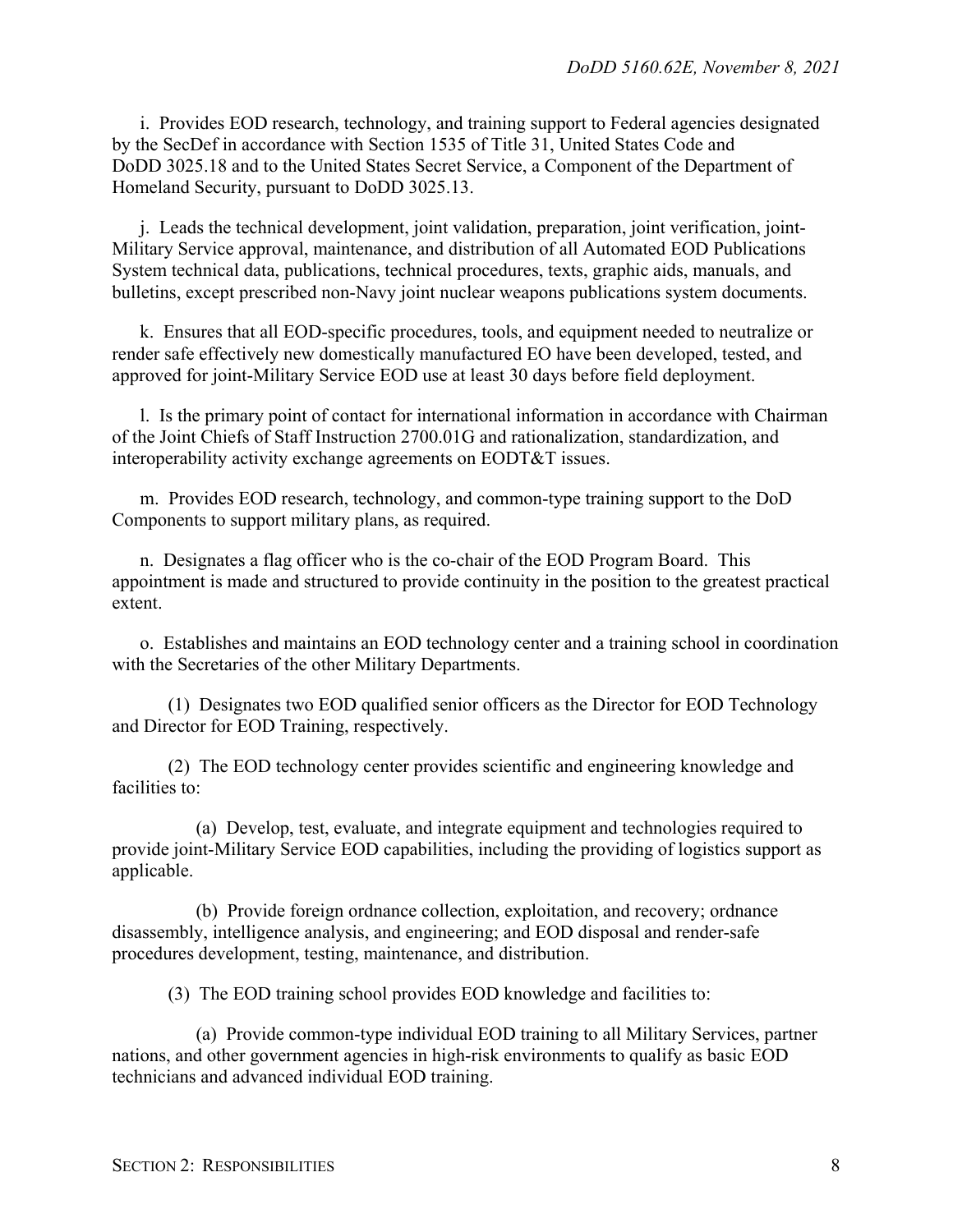(b) Provide, as necessary or upon request, special refresher and unique trainings on a not-to-interfere basis with basic EOD training.

p. Prepares plans, in coordination with the Secretaries of the Army and the Air Force, for expansion of training and employment of EODT&T resources during war or national emergency, in accordance with allocations that the SecDef approves.

q. Obtains reports and information in accordance with DoDD 5101.1 as necessary to carry out assigned DoD EA responsibilities, functions, and authorities.

r. Establishes, maintains, and preserves information as records, in accordance with DoDI 5015.02, that document transactions of business and the mission of the DoD EA for EODT&T.

s. Arranges for and carries out inter-Military Service support agreements, in accordance with DoDI 4000.19, memorandums of understanding, and other necessary arrangements, as required, to fulfill assigned DoD EA responsibilities, functions, and authorities.

#### <span id="page-8-0"></span>**2.8. SECRETARY OF THE ARMY.**

In addition to the responsibilities in Paragraph 2.6., the Secretary of the Army designates an EOD qualified general officer as the co-chair of the EODT&T Program Board. This appointment is made and structured to provide continuity in the position to the greatest practical extent.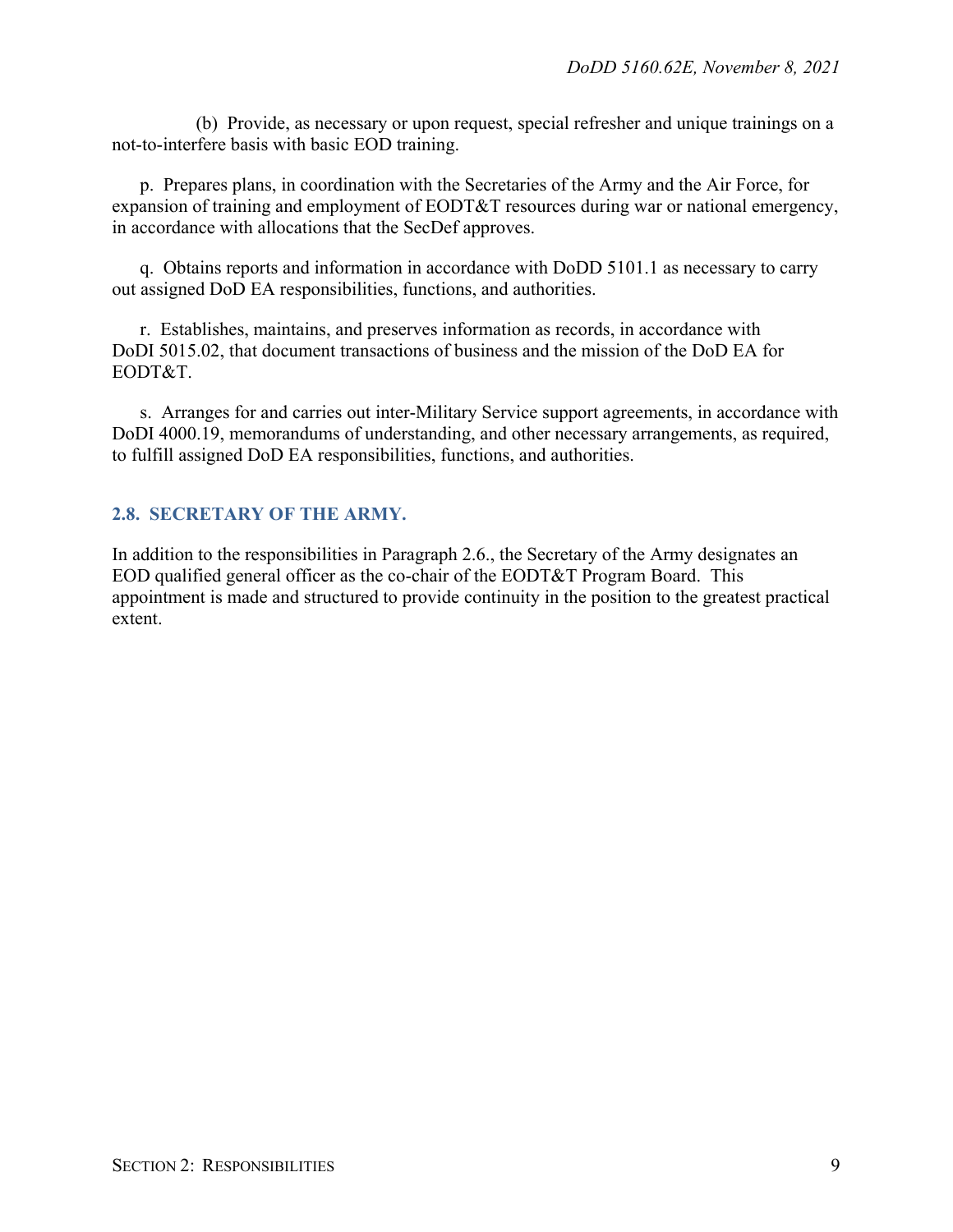## **SECTION 3: EODT&T PROGRAM**

<span id="page-9-0"></span>a. The EOD Program Board will:

(1) Be composed of six members: co-chairs from the Navy and the Army and a general officer or flag officer voting representative selected from the Navy, Army, Air Force, and Marine Corps, supported by OSD advisors and military and civilian support staff. All members of the EOD Program Board and its sub-elements must be full-time or permanent part-time Federal civilian officers or employees or active duty members of the Armed Forces.

(2) Negotiate and approve the annual program content, consisting of the annual EOD technology and technical data program plan, EOD training program plan, and the EODT&T budget plan, to validate and identify areas of effort for joint-Military Service EOD research and development, test and evaluation, training, and acquisition.

(3) Coordinate and integrate training, RDT&E, and procurement activities of the Military Departments relating to EOD.

(4) Be the final resolving authority for any EODT&T matters. The DoD EA or their designee will resolve irreconcilable positions that the EOD Program Board co-chairs cannot resolve.

(5) Be the Military Services' focal point and advocate for EODT&T Program requirements and make recommendations on policy and issues of common concern.

(6) Provide an EODT&T Program annual status report, in conjunction with the EOD Program Board co-chairs, to the DoD EA and OSD PSA.

(7) Ensure that the EOD Program Board records are maintained in accordance with DoDI 5015.02.

(8) Verify that all EOD-specific required procedures, tools, and equipment have been developed, tested, and approved for joint-Military Service EOD use at least 30 days before field deployment or the stockpiling of new or reconfigured domestically manufactured EO. Report to the EA when Military Departments are not in compliance.

(9) Coordinate with the DIA Joint Foreign Materiel Program Office to synchronize battlefield exploitation training and reporting requirements.

b. The Director for Technology will:

(1) Create an annual EOD technology and technical data program plan and present it to the EOD Program Board for approval.

(2) Direct MTAB operations.

c. The Director for Training will: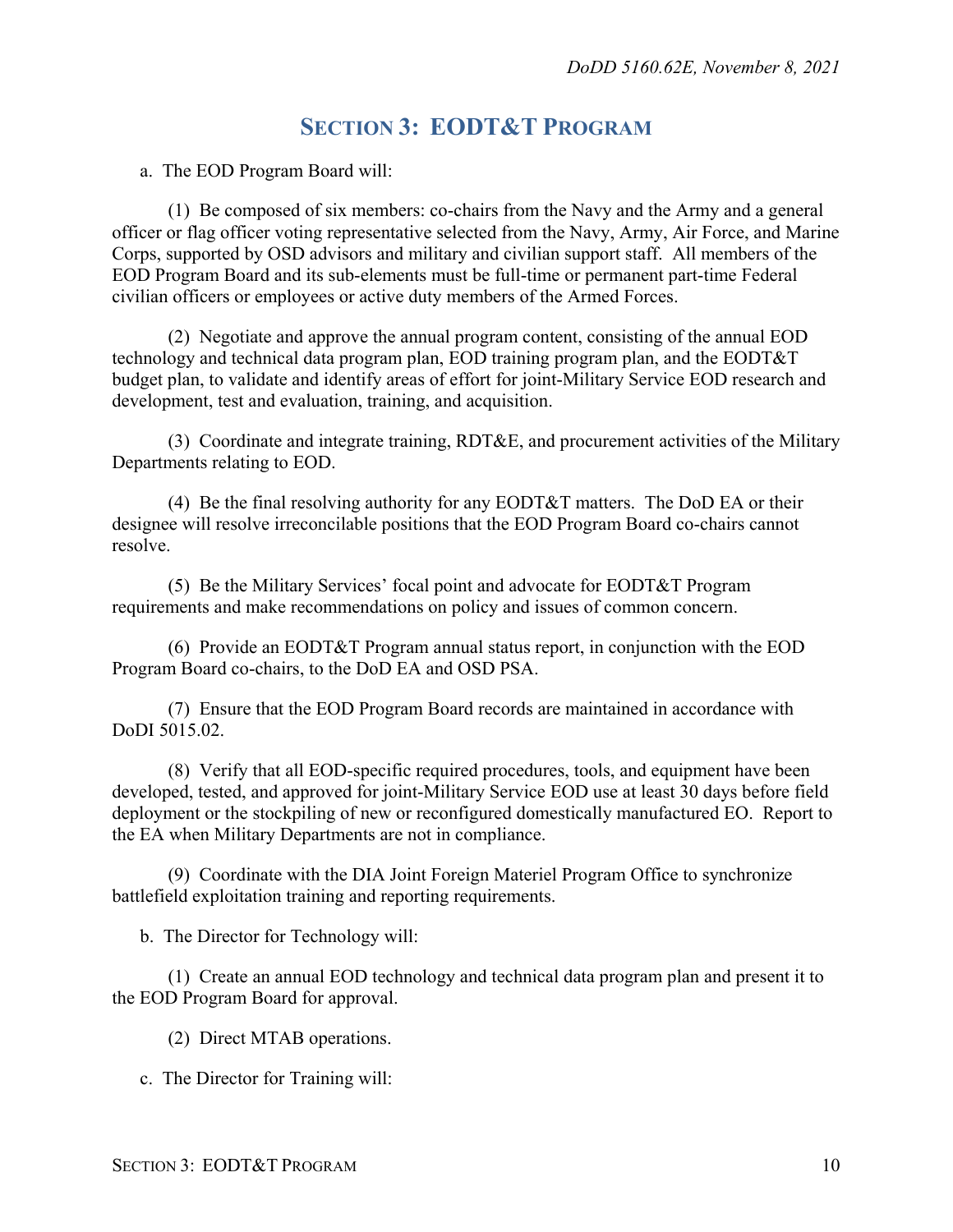(1) Create an annual EOD training program plan and present it to the EOD Program Board for approval.

(2) Monitor resource allocation and execution of the endorsed EOD training program plan.

(3) Direct TTAB operations.

d. As authorized by the EOD Program Board, an MTAB will:

(1) Be composed of a chair, rotated on an annual basis among the Military Services, and a member from each of the other Military Services. All members of the MTAB and its sub-elements must be active duty members of the Armed Forces.

(2) Approve the joint-Military Service use of all EOD-specific tools, equipment, and procedures and single-Military Service EOD-specific tools on Military Service request.

(3) Participate in engineering design reviews and test and evaluation associated with EOD technology and technical data development and assessment activities.

(4) Perform other functions that the EOD Program Board designates.

(5) Coordinate, facilitate, and participate in the analysis, development, prioritization, and dissemination of EOD technology and technical data gaps, needs, and requirements.

e. As authorized by the EOD Program Board, a TTAB will:

(1) Be composed of a chair, rotated on an annual basis among the Military Services, and a member from each of the other Military Services. All members of the TTAB and its sub-elements must be active duty members of the Armed Forces.

(2) Develop requirements for and coordinate, approve, and standardize all EOD common-type individual training.

(3) Participate in training requirement reviews.

(4) Perform other functions that the EOD Program Board designates.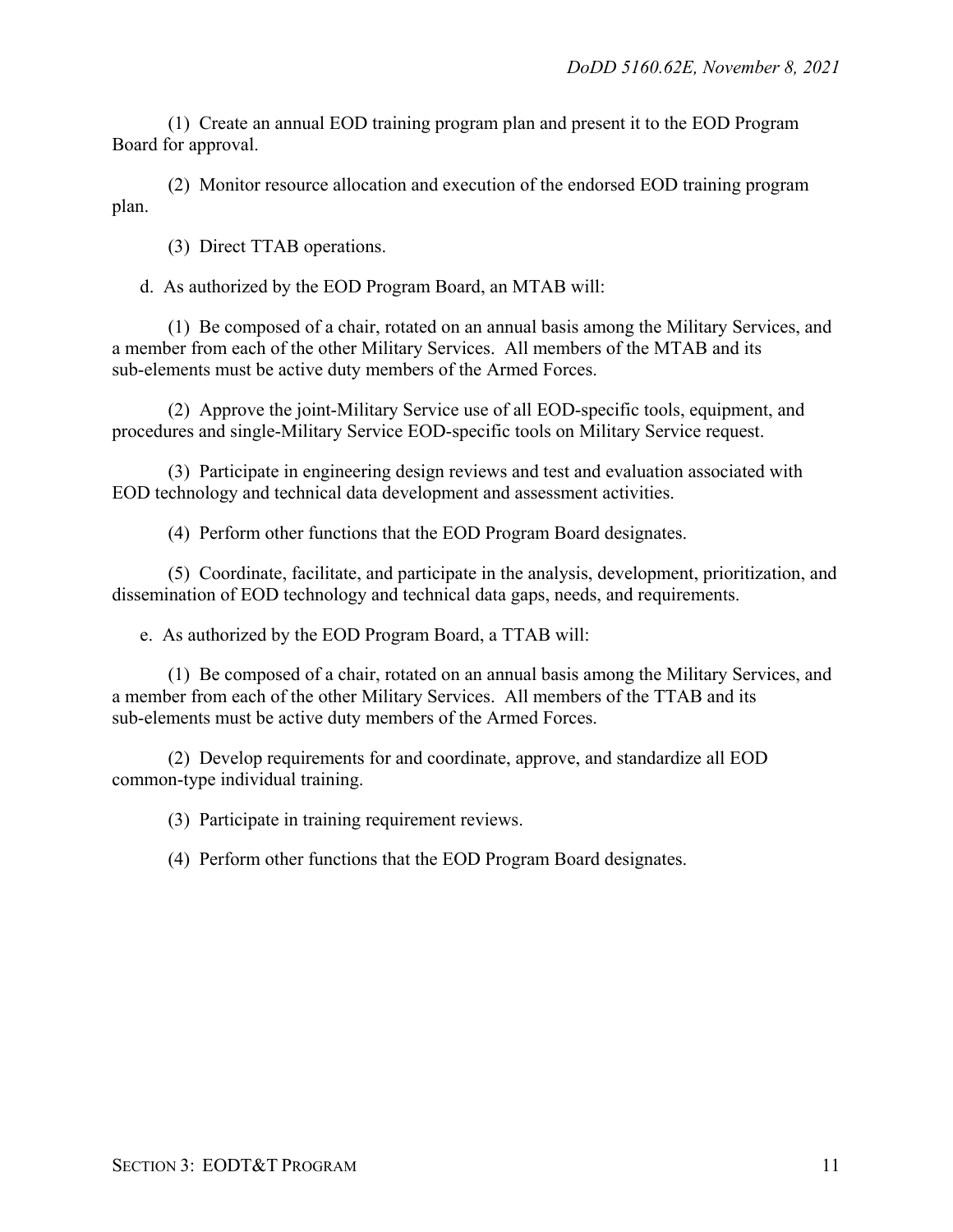## **GLOSSARY**

### <span id="page-11-1"></span><span id="page-11-0"></span>**G.1. ACRONYMS.**

| <b>ACRONYM</b>                                | <b>MEANING</b>                                                                                                                                                                                                             |
|-----------------------------------------------|----------------------------------------------------------------------------------------------------------------------------------------------------------------------------------------------------------------------------|
| AFI<br><b>AR</b><br>ASD(SO/LIC)               | Air Force instruction<br>Army regulation<br>Assistant Secretary of Defense for Special Operations and Low<br><b>Intensity Conflict</b>                                                                                     |
| <b>DIA</b><br>DoDD<br>DoDI                    | Defense Intelligence Agency<br>DoD directive<br>DoD instruction                                                                                                                                                            |
| EA<br><b>EO</b><br><b>EOD</b><br>EODT&T       | executive agent<br>explosive ordnance<br>explosive ordnance disposal<br>explosive ordnance disposal technology and training                                                                                                |
| <b>FY</b>                                     | fiscal year                                                                                                                                                                                                                |
| JP                                            | joint publication                                                                                                                                                                                                          |
| <b>MCO</b><br><b>MTAB</b>                     | Marine Corps order<br>Military Technical Acceptance Board                                                                                                                                                                  |
| NAVSCOLEOD<br>NSWC IHD                        | Naval School Explosive Ordnance Disposal<br>Naval Surface Warfare Center Indian Head Division                                                                                                                              |
| <b>OPNAVINST</b>                              | Office of the Chief of Naval Operations instruction                                                                                                                                                                        |
| <b>PSA</b>                                    | Principal Staff Assistant                                                                                                                                                                                                  |
| RDT&E                                         | research, development, test, and evaluation                                                                                                                                                                                |
| SecDef<br><b>SECNAV</b>                       | Secretary of Defense<br>Secretary of the Navy                                                                                                                                                                              |
| <b>TTAB</b>                                   | <b>Technical Training Acceptance Board</b>                                                                                                                                                                                 |
| USD(A&S)<br>$USD(I\&S)$<br>USD(P)<br>USD(R&E) | Under Secretary of Defense for Acquisition and Sustainment<br>Under Secretary of Defense for Intelligence and Security<br>Under Secretary of Defense for Policy<br>Under Secretary of Defense for Research and Engineering |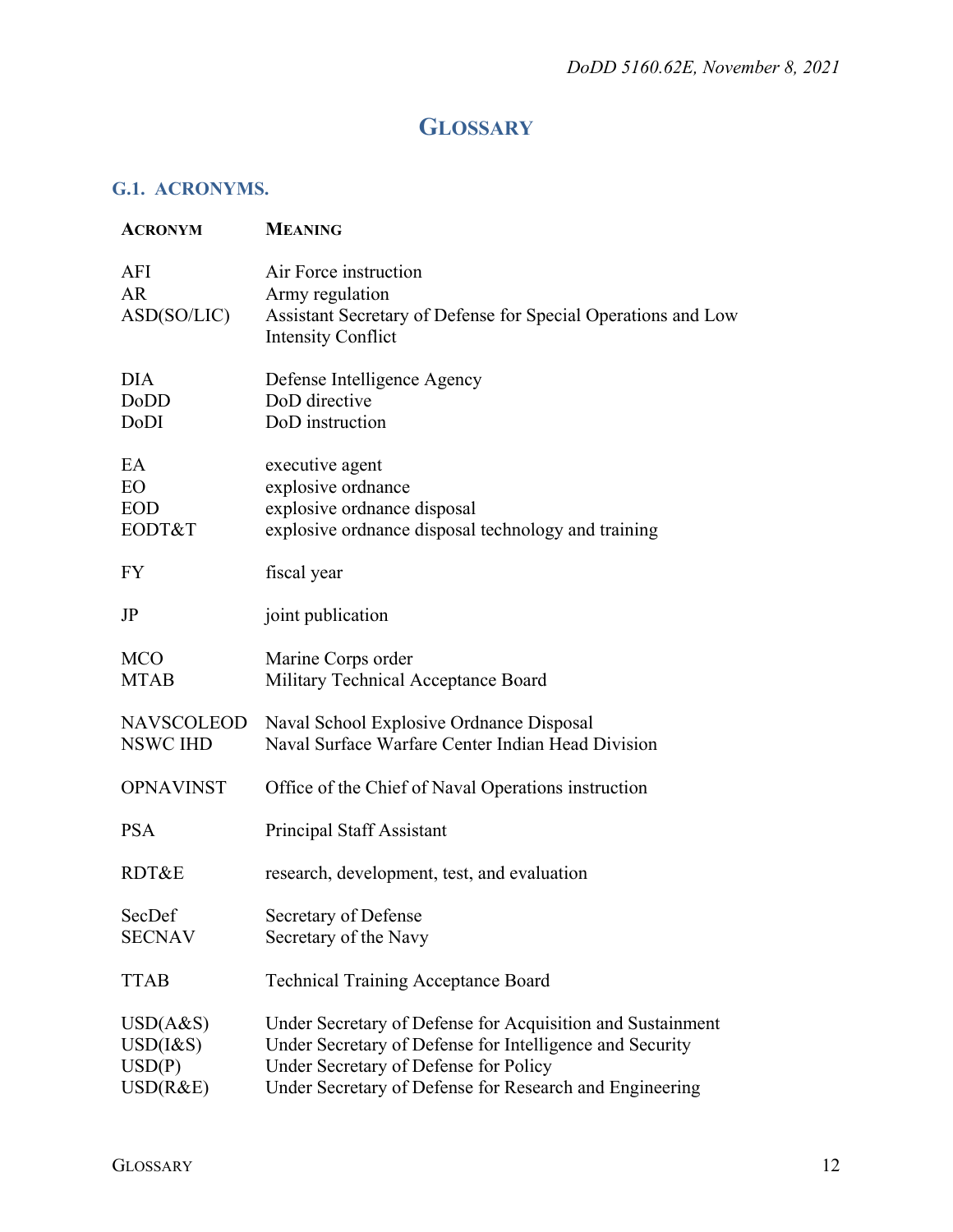## <span id="page-12-0"></span>**G.2. DEFINITIONS.**

Unless otherwise noted, these terms and their definitions are for the purpose of this issuance.

| <b>TERM</b>                                                 | <b>DEFINITION</b>                                                                                                                                                                                                                                                                                                                                                                                                                                                                                                                                                                                                                                                                                                                                            |
|-------------------------------------------------------------|--------------------------------------------------------------------------------------------------------------------------------------------------------------------------------------------------------------------------------------------------------------------------------------------------------------------------------------------------------------------------------------------------------------------------------------------------------------------------------------------------------------------------------------------------------------------------------------------------------------------------------------------------------------------------------------------------------------------------------------------------------------|
| common EOD tools<br>and equipment                           | EOD tools and equipment employed by two or more Military<br>Services in the execution of EOD missions and fulfillment of EOD<br>responsibilities described in JP 3-42 and AR 75-14/OPNAVINST<br>8027.7/AFI 32-3002-O/MCO 8027.1E.                                                                                                                                                                                                                                                                                                                                                                                                                                                                                                                            |
| common-type<br>training                                     | Training in EOD procedures required by three or more Military<br>Services in the normal execution of their assigned missions.                                                                                                                                                                                                                                                                                                                                                                                                                                                                                                                                                                                                                                |
| EA                                                          | Defined in JP 1.                                                                                                                                                                                                                                                                                                                                                                                                                                                                                                                                                                                                                                                                                                                                             |
| EO                                                          | Defined in JP 3-42.                                                                                                                                                                                                                                                                                                                                                                                                                                                                                                                                                                                                                                                                                                                                          |
| <b>EOD</b>                                                  | Defined in JP 3-42.                                                                                                                                                                                                                                                                                                                                                                                                                                                                                                                                                                                                                                                                                                                                          |
| <b>EOD</b> procedures                                       | Defined in JP 3-42.                                                                                                                                                                                                                                                                                                                                                                                                                                                                                                                                                                                                                                                                                                                                          |
| <b>EOD</b> technical data                                   | EOD knowledge obtained from investigation, inquiry, study, or<br>instruction, in any medium or form, including textual, graphical,<br>numerical, or audiovisual forms. Intelligence related to EO threats<br>and source material related to all manner of EO, explosive materiel,<br>and weapons systems. Facts and data regarding attributes associated<br>with functional and identification features of ordnance, fuzes, and<br>components, including explosive weights, compositions, and other<br>physical or functional characteristics of explosive items and systems.<br>EOD procedures, including render-safe, disposal, and exploitation<br>procedures; publications; notices; messages; safety precautions; and<br>the communication of the same. |
| <b>EOD</b> technology and<br>technical data<br>program plan | An annual program plan prepared by the Director for Technology in<br>coordination with the EOD representatives from the Military<br>Services, resource sponsors, program offices, and service providers<br>that the Director for Technology presents to the EOD Program Board<br>for approval. The plan includes descriptive, budgetary, and schedule<br>content addressing all EA EOD technology and EOD technical data<br>efforts and activities planned or being carried out in any given fiscal<br>year (FY) on behalf of the DoD EODT&T Program.                                                                                                                                                                                                        |
| <b>EOD</b> tools and<br>equipment                           | EOD-specific tools and equipment in Federal Supply Classes 1385<br>and 1386. These classes include only specialized tools and<br>equipment developed for and used by qualified EOD personnel.<br>These classes do not include non-specialized or common tools and                                                                                                                                                                                                                                                                                                                                                                                                                                                                                            |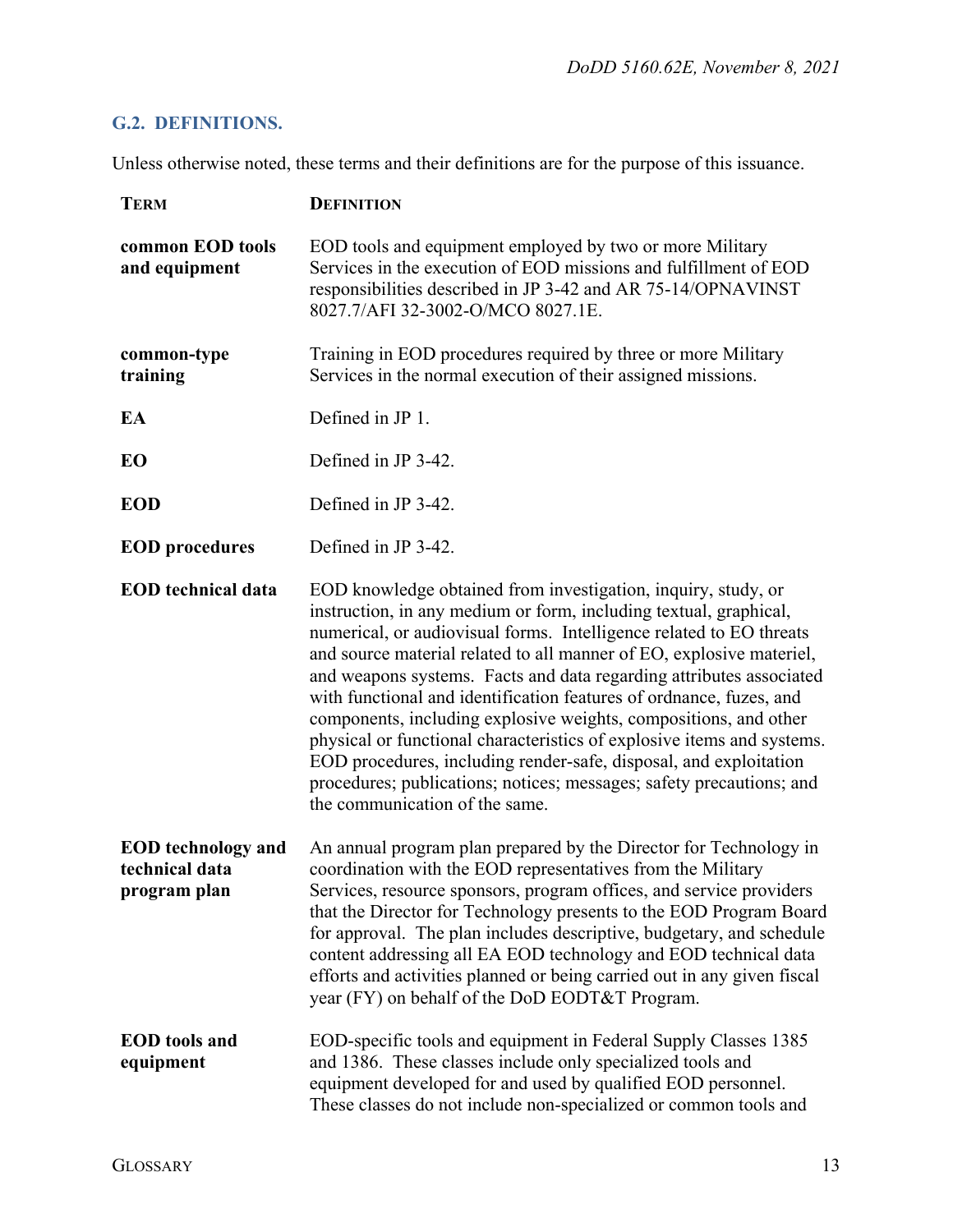| <b>TERM</b>                                                                                         | <b>DEFINITION</b>                                                                                                                                                                                                                                                                                                                                                                                                                                                                                                                                                             |
|-----------------------------------------------------------------------------------------------------|-------------------------------------------------------------------------------------------------------------------------------------------------------------------------------------------------------------------------------------------------------------------------------------------------------------------------------------------------------------------------------------------------------------------------------------------------------------------------------------------------------------------------------------------------------------------------------|
|                                                                                                     | equipment not developed exclusively for use by qualified EOD<br>personnel, specialized demolition material, or explosive loaded<br>shaped charges.                                                                                                                                                                                                                                                                                                                                                                                                                            |
| <b>EOD</b> training<br>program plan                                                                 | An annual program plan prepared by the Director for Training in<br>coordination with the EOD representatives from the Military<br>Services, resource sponsors, program offices, and service providers<br>that the Director for Training presents to the EOD Program Board for<br>recommendation. The plan includes content addressing Military<br>Service quotas and allocations and EOD training efforts and activities<br>planned or being carried out in any given FY on behalf of the DoD<br>EODT&T Program.                                                              |
| <b>EODT&amp;T</b> budget<br>plan                                                                    | An annual plan prepared by the resource sponsors and directors that<br>the directors present to the EOD Program Board for approval. The<br>plan includes content addressing all EA budget lines and allocations<br>designated to support the DoD EODT&T Program for the current and<br>upcoming FYs and estimated projections across the future years'<br>defense program. It details the planned distribution of those<br>resources as applied to the EOD technology and technical data<br>program, the EOD training program, and the EA execution of the<br>EODT&T Program. |
| <b>EODT&amp;T Program</b><br>annual status report                                                   | An annual report prepared by the EOD Program Board co-chairs in<br>conjunction with the EOD Program Board members and supporting<br>staff, signed by the EOD Program Board members, and presented by<br>the EOD Program Board co-chairs to the DoD EA and OSD PSA.<br>The report includes content describing the efforts and<br>accomplishments of the EODT&T Program and the decisions and<br>actions of the EOD Program Board over the past year and an<br>assessment of the program's effectiveness in fulfilling the<br>responsibilities designated in this issuance.     |
| individual Military<br><b>Service EOD</b><br><b>RDT&amp;E</b> and<br>procurement activity<br>report | An annual report prepared by the Military Services and presented to<br>the EOD Program Board for awareness. It includes content detailing<br>all Military Service RDT&E and procurement activities for potential<br>EOD use planned or underway in the current and upcoming FY.                                                                                                                                                                                                                                                                                               |
| <b>MTAB</b>                                                                                         | The board composed of senior EOD Military Service detachment<br>officers at the Naval EOD Technology Center at the NSWC IHD<br>who have the authority to approve EOD-specific tools or equipment,<br>techniques, procedures, and publications for EOD use and perform<br>other functions that the EOD Program Board designates.                                                                                                                                                                                                                                               |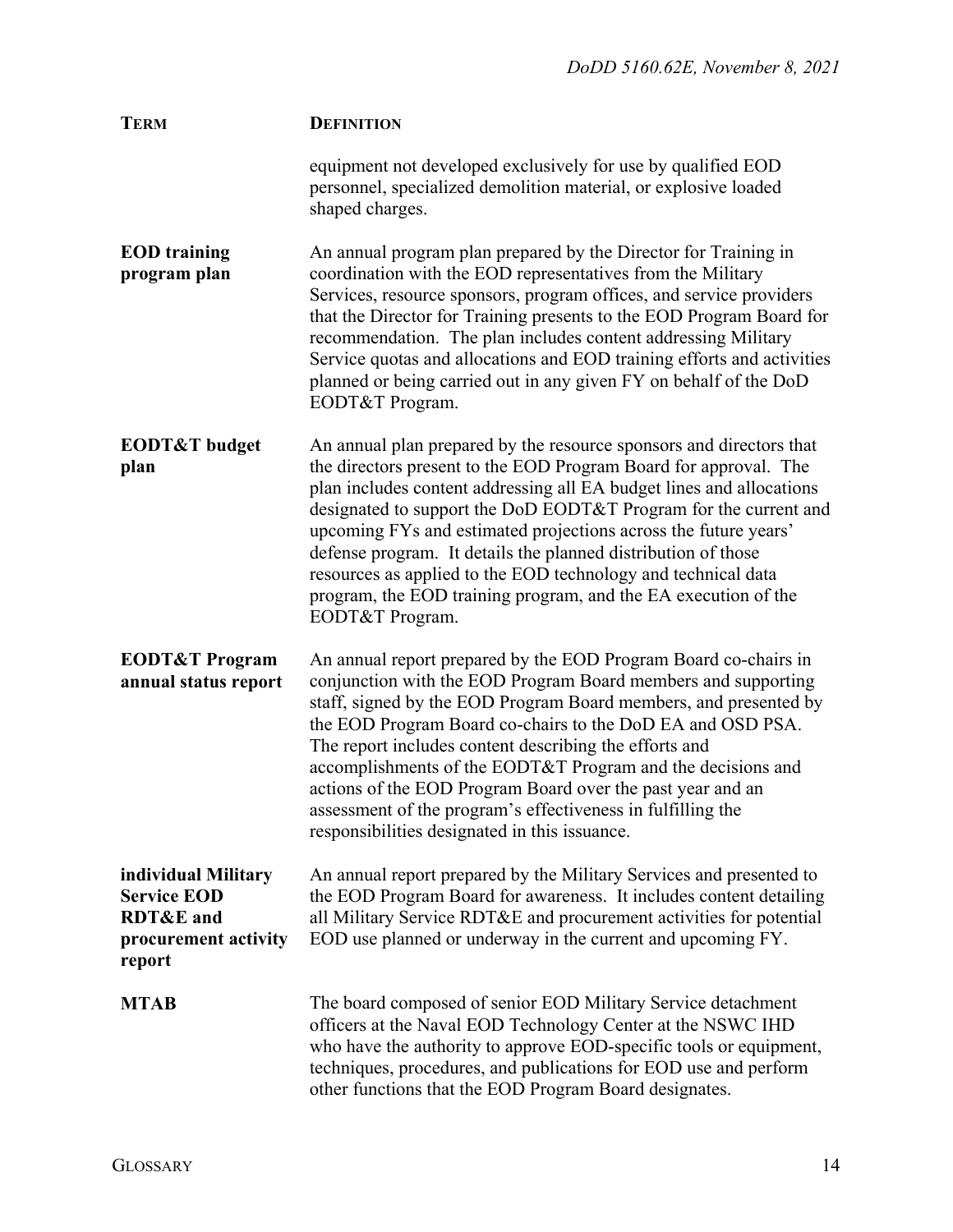| <b>TERM</b>  | <b>DEFINITION</b>                                                                                                                                                                                                                                                          |
|--------------|----------------------------------------------------------------------------------------------------------------------------------------------------------------------------------------------------------------------------------------------------------------------------|
| <b>TTAB</b>  | The board composed of senior EOD Military Service detachment<br>officers at the NAVSCOLEOD who coordinate, approve, and<br>standardize EOD common-type individual training under the EA's<br>purview and perform other functions that the EOD Program Board<br>designates. |
| validation   | The portion of the development of EOD procedures and associated<br>tools and equipment necessary to establish EOD technical<br>performance and reliability.                                                                                                                |
| verification | The portion of the development of EOD procedures and associated<br>tools and equipment necessary to establish joint common military<br>operational suitability and acceptance. Conducted by Military<br>Service EOD personnel under the authority of the MTAB.             |